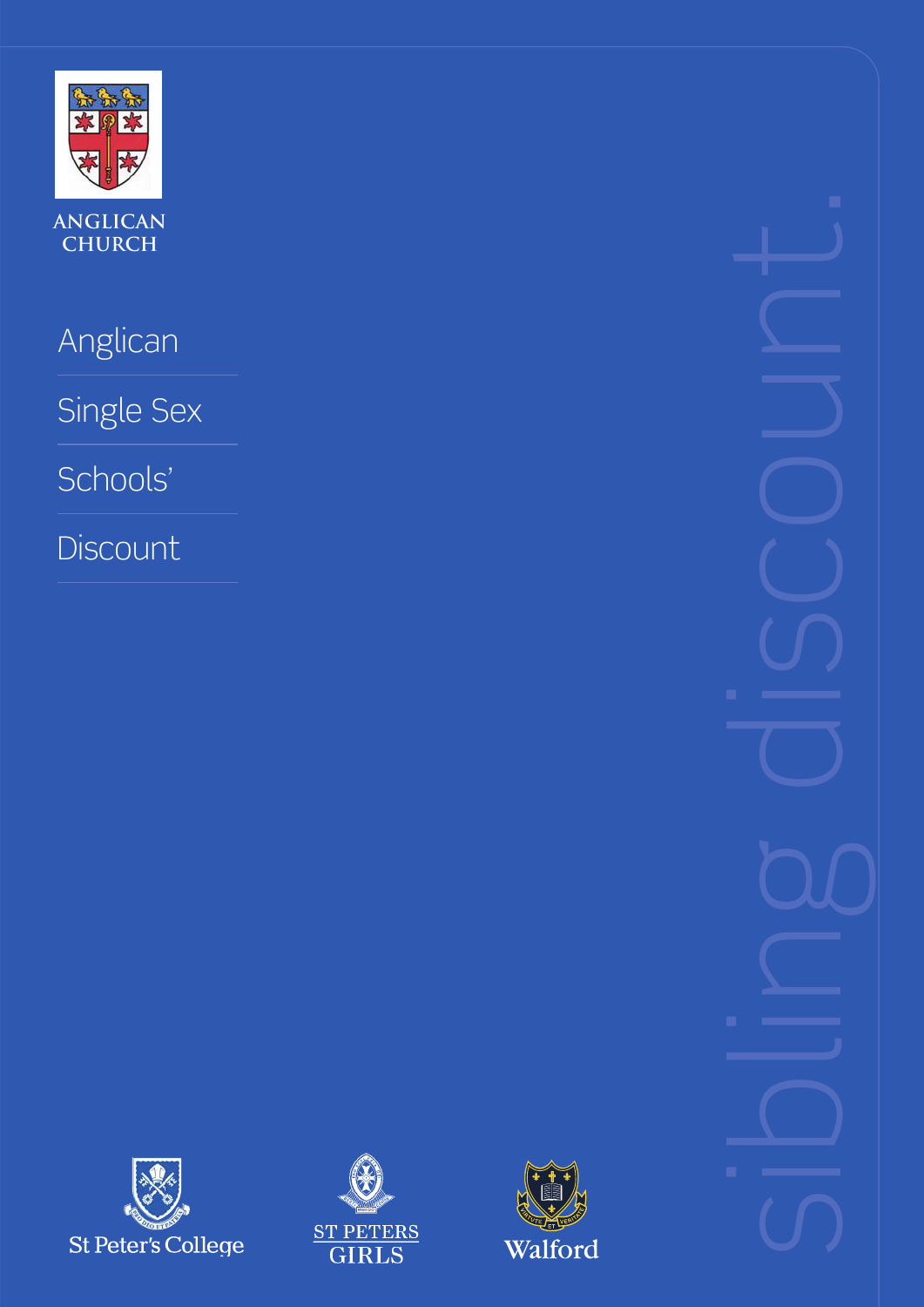# anglican single sex schools' sibling discount

St Peter's College, St Peter's Collegiate Girls' School and Walford Anglican School for Girls will support parents wishing to provide their children with the benefits of single sex education based on Anglican values by providing sibling discounts on annual student tuition fees.

#### Aim

The aim of the collaboration is to provide parents whose children are attending single sex schools associated with the Anglican Church, similar sibling discounts as apply to parents whose children are attending a co-educational School and to offer a financial incentive to families wishing to provide their children with the benefits of a single sex education.

#### Sibling Discount

The Anglican Single Sex Schools' Sibling Discount:

- Will apply to tuition fees charged to siblings enrolled concurrently at either St Peter's College and St Peter's Collegiate Girls' School and/or Walford Anglican School for Girls.
- Will be applied as if all siblings are attending the same school, therefore a discount will not apply to the first child enrolled, or to the eldest child where siblings are attending school for the first time, in the same calendar year.
- Will be granted by the School in which a sibling is enrolled and will apply to that School's tuition fee only.
- Will not be granted to a student who is receiving a Scholarship, Bursary or any other form of fee remission.
- Will be dependent upon the assessment of an annual application

#### Discount Structure

The discount will be applied to each sibling's annual tuition fee by the enrolling School and will be:

| - First enrolled child  | $\Omega%$ |
|-------------------------|-----------|
| - Second enrolled child | 10%       |

Third and subsequent enrolled child 20%

#### Privacy Information

Please refer to the relevant Schools' Standard Collection Notice regarding privacy information.

#### Process

Please complete the application form and forward it to the Business section of the first child's school prior to the commencement of the school year in which the discount is to be applied.

If approved the relevant School will apply the appropriate discount to the second and subsequent child's school account.

Note: Due to the timing of each school's billing arrangements, discounts may be applied retrospectively.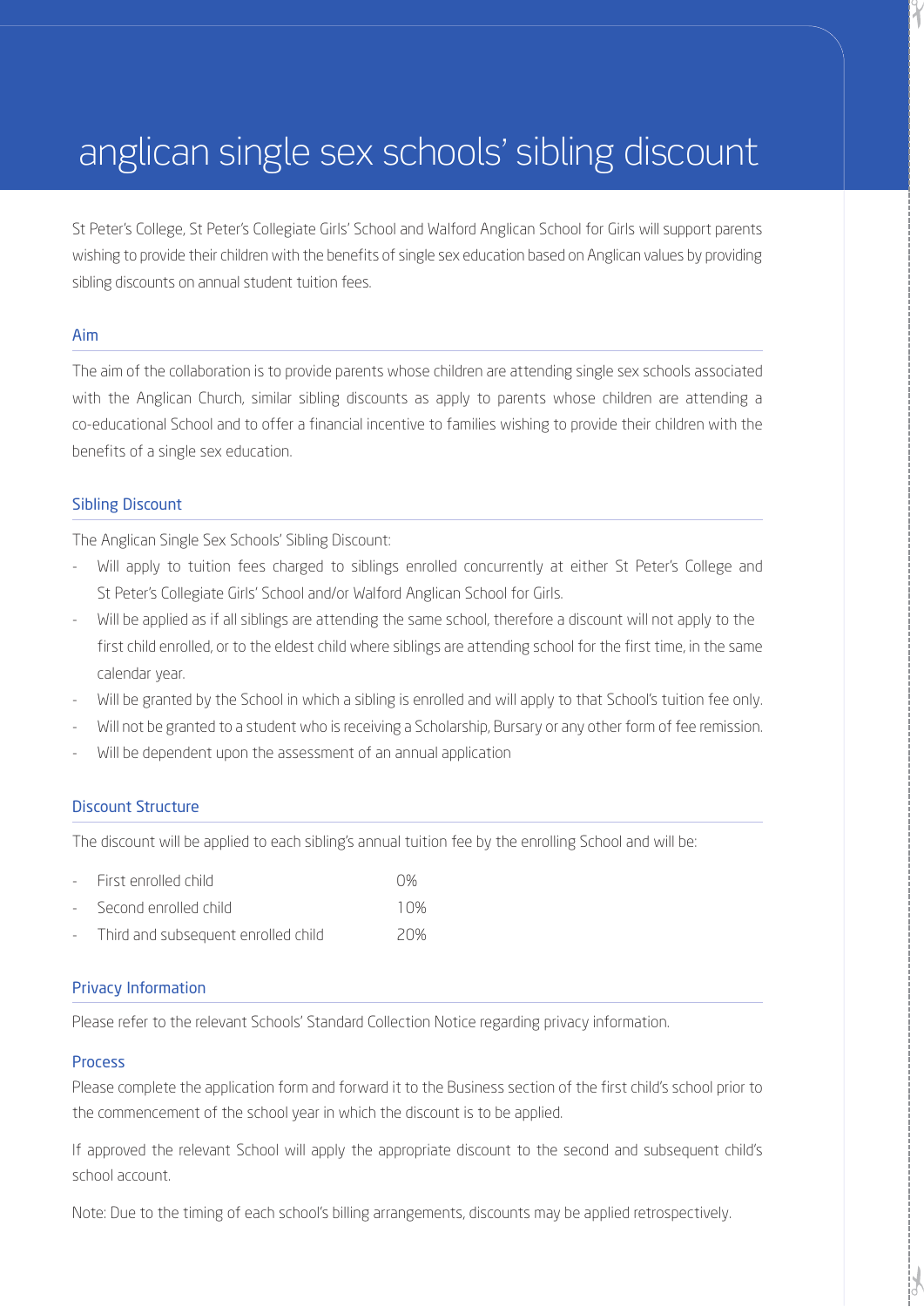### APPLICATION FORM FOR SIBLING DISCOUNT

| Family Name    |                   |                                  |                                |                       |
|----------------|-------------------|----------------------------------|--------------------------------|-----------------------|
| Home Address   |                   |                                  |                                |                       |
| Postal Address |                   |                                  |                                |                       |
| Telephone      |                   | Mobile                           |                                |                       |
| Email          |                   | Fax                              |                                |                       |
|                | Enrolment<br>Date | St Peter's College<br>Year Level | St Peter's Girls<br>Year Level | Walford<br>Year Level |

I/We agree to the Terms of the Anglican Single Sex Schools' Sibling Discount:

MOTHER'S NAME SIGNATURE

Child One Name

Child Two

Child Three

Name

Name

FATHER'S NAME SIGNATURE

### DATE

FOR SCHOOL USE ONLY St Peter's College St Peter's Collegiate Girls School Nalford Anglican School for Girls